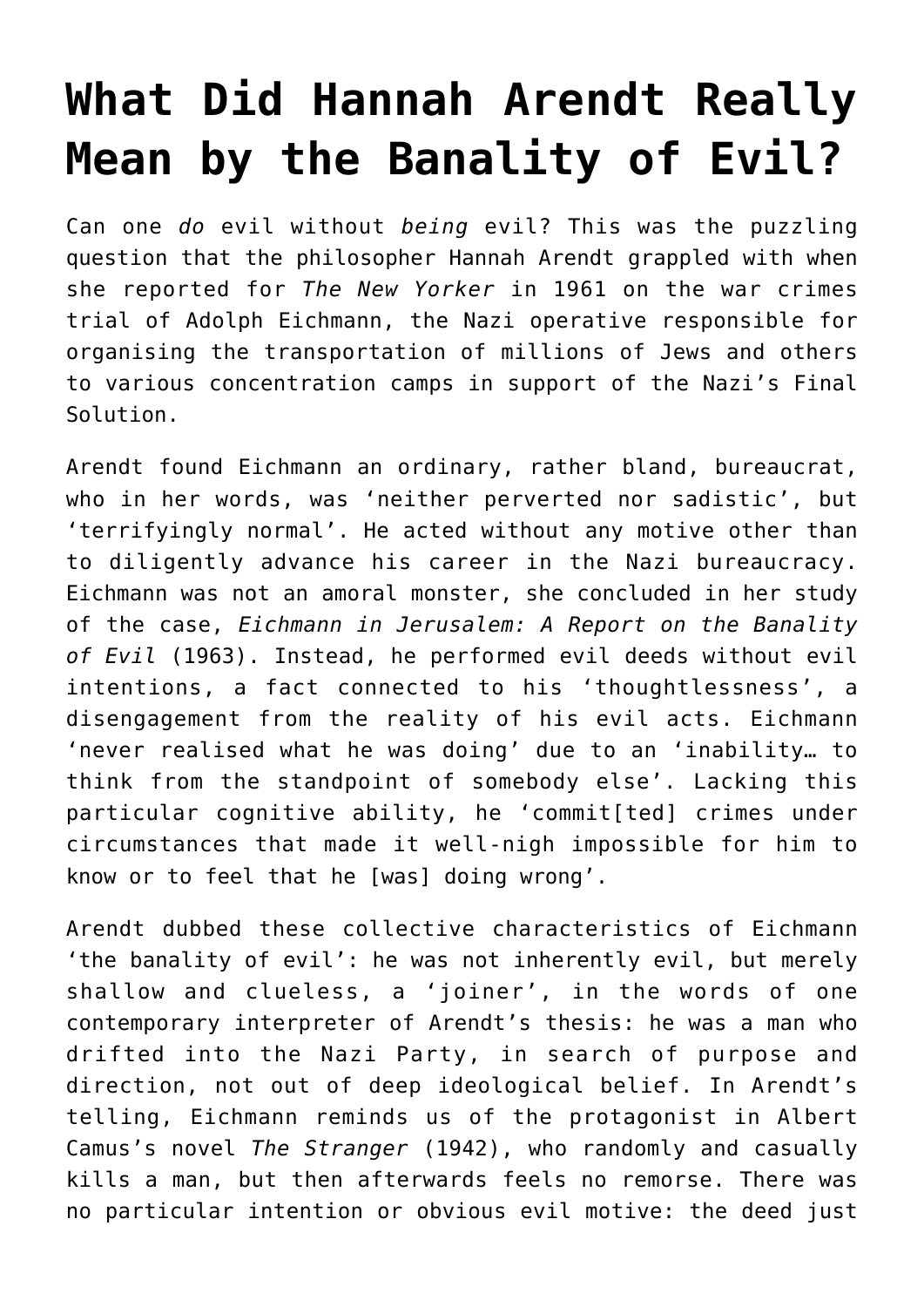'happened'.

This wasn't Arendt's first, somewhat superficial impression of Eichmann. Even 10 years after his trial in Israel, she wrote in 1971:

*I was struck by the manifest shallowness in the doer [ie Eichmann] which made it impossible to trace the uncontestable evil of his deeds to any deeper level of roots or motives. The deeds were monstrous, but the doer – at least the very effective one now on trial – was quite ordinary, commonplace, and neither demonic nor monstrous.*

The banality-of-evil thesis was a flashpoint for controversy. To Arendt's critics, it seemed absolutely inexplicable that Eichmann could have played a key role in the Nazi genocide yet have no evil intentions. Gershom Scholem, a fellow philosopher (and theologian), wrote to Arendt in 1963 that her banalityof-evil thesis was merely a slogan that 'does not impress me, certainly, as the product of profound analysis'. Mary McCarthy, a novelist and good friend of Arendt, [voiced](http://archive.wilsonquarterly.com/essays/note-banality-evil) sheer incomprehension: '[I]t seems to me that what you are saying is that Eichmann lacks an inherent human quality: the capacity for thought, consciousness – conscience. But then isn't he a monster simply?'

The controversy continues to the present day. The philosopher Alan Wolfe, in *Political Evil: What It Is and How to Combat It* (2011), criticised Arendt for 'psychologising' – that is, avoiding – the issue of evil as evil by defining it in the limited context of Eichmann's humdrum existence. Wolfe argued that Arendt concentrated too much on *who* Eichmann was, rather than *what* Eichmann did. For Arendt's critics, this focus on Eichmann's insignificant, banal life seemed to be an 'absurd digression' from his evil deeds.

Other recent critics have documented Arendt's historical errors, which led her to miss a deeper evil in Eichmann, when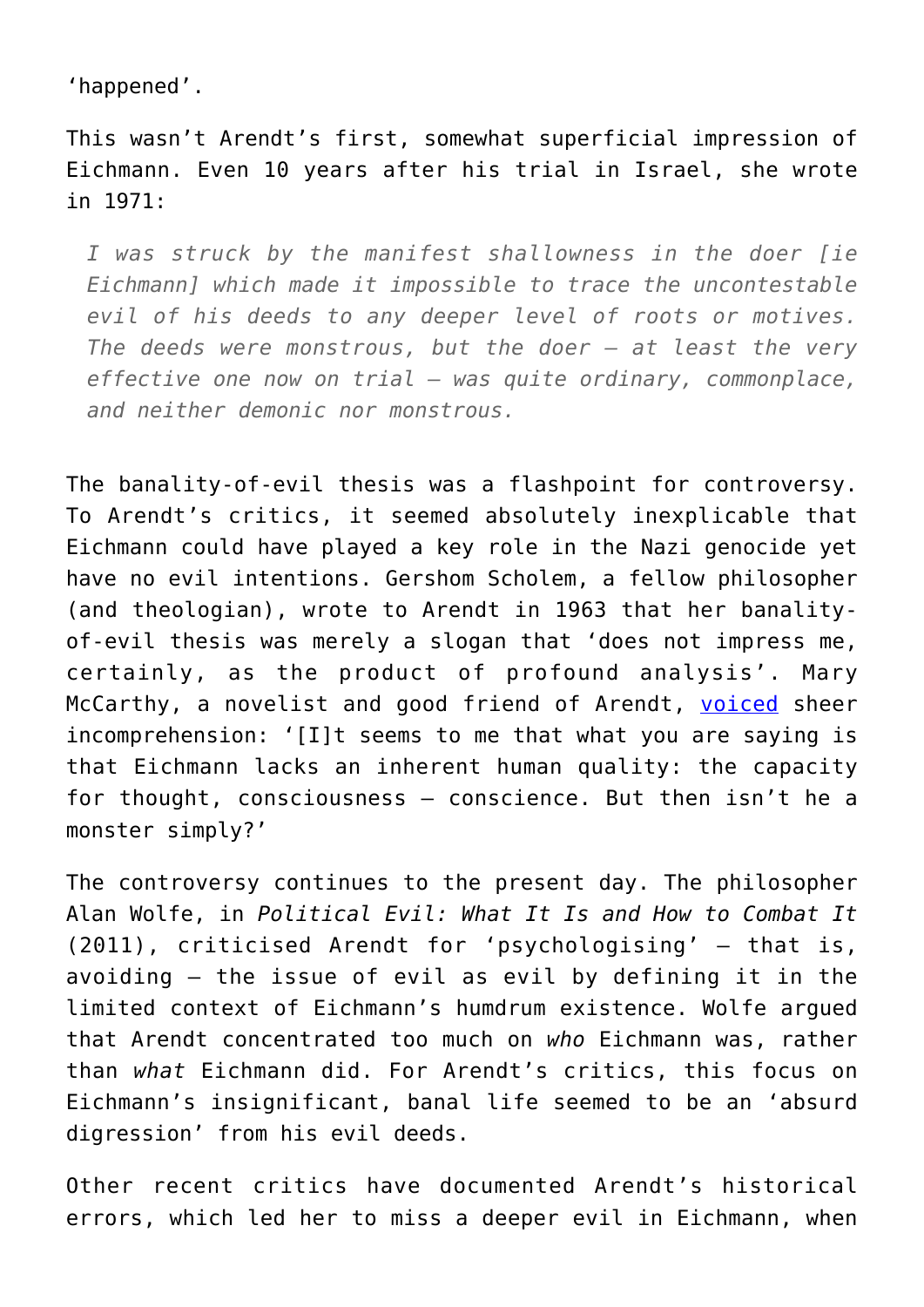she claimed that his evil was 'thought-defying', as Arendt wrote to the philosopher Karl Jaspers three years after the trial. The historian Deborah Lipstadt, the defendant in David Irving's Holocaust-denial libel trial, decided in 2000, cites documentation released by the Israeli government for use in the legal proceeding. It proves, Lipstadt asserts in *The Eichmann Trial* (2011), that Arendt's use of the term 'banal' was flawed:

*The memoir [by Eichmann] released by Israel for use in my trial reveals the degree to which Arendt was wrong about Eichmann. It is permeated with expressions of Nazi ideology… [Eichmann] accepted and espoused the idea of racial purity.*

Lipstadt further argues that Arendt failed to explain why Eichmann and his associates would have attempted to destroy evidence of their war crimes, if he was indeed unaware of his wronadoina.

In *Eichmann Before Jerusalem* (2014), the German historian Bettina Stangneth reveals another side to him besides the banal, seemingly apolitical man, who was just acting like any other 'ordinary' career-oriented bureaucrat. Drawing on audiotapes of interviews with Eichmann by the Nazi journalist William Sassen, Stangneth shows Eichmann as a self-avowed, aggressive Nazi ideologue strongly committed to Nazi beliefs, who showed no remorse or guilt for his role in the Final Solution – a radically evil Third Reich operative living inside the deceptively normal shell of a bland bureaucrat. Far from being 'thoughtless', Eichmann had plenty of thoughts – thoughts of genocide, carried out on behalf of his beloved Nazi Party. On the tapes, Eichmann admitted to a sort of Jekyll-and-Hyde dualism:

*I, '[t]he cautious bureaucrat,' that was me, yes indeed. But … this cautious bureaucrat was attended by a … a fanatical [Nazi] warrior, fighting for the freedom of my blood, which*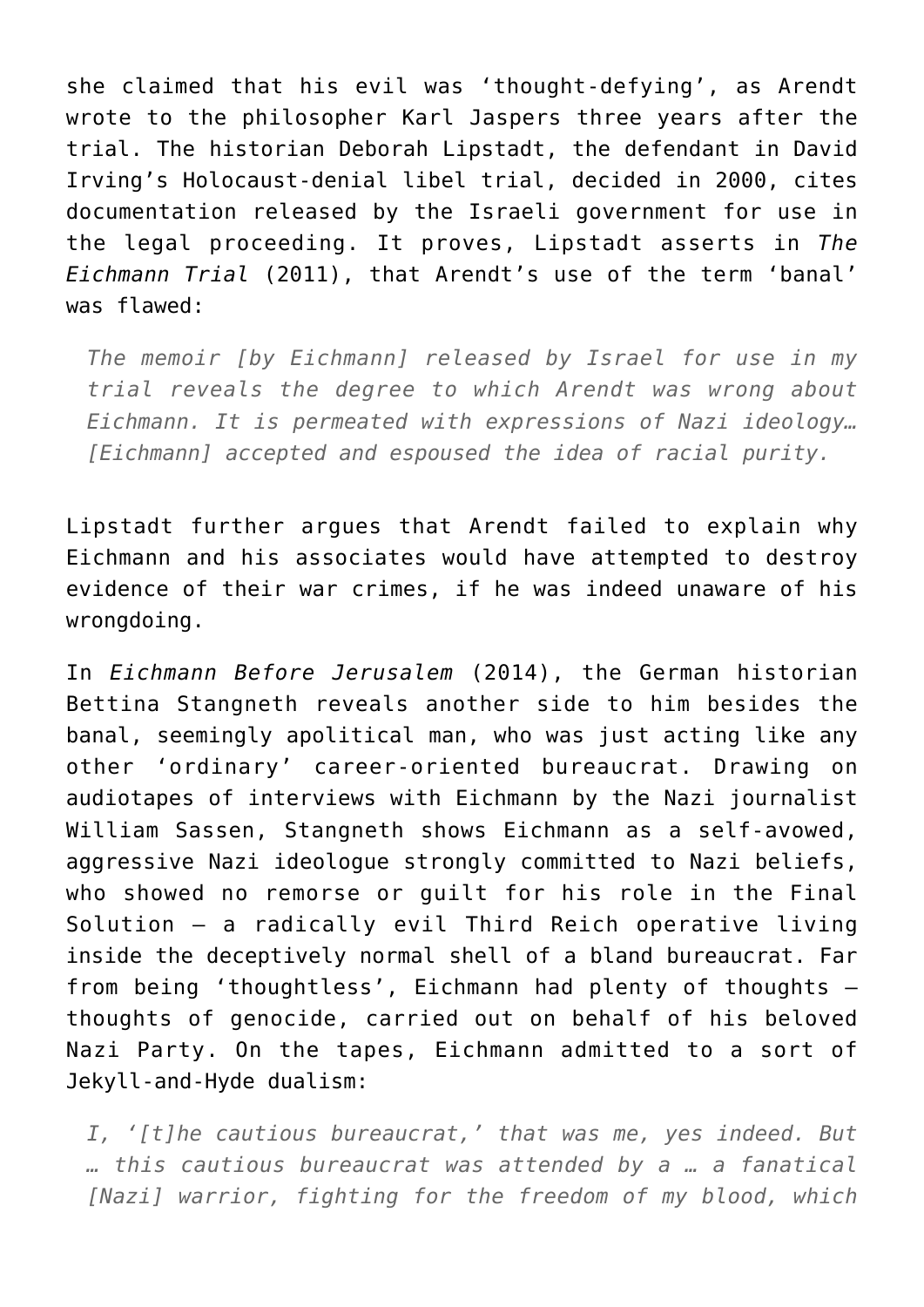## *is my birthright…*

Arendt completely missed this radically evil side of Eichmann when she wrote 10 years after the trial that there was 'no sign in him of firm ideological convictions or of specific evil motives'. This only underscores the banality – and falsity – of the banality-of-evil thesis. And though Arendt never said that Eichmann was just an innocent 'cog' in the Nazi bureaucracy*,* nor defended Eichmann as 'just following orders' – both common misunderstandings of her findings on Eichmann – her critics, including Wolfe and Lipstadt, remain unsatisfied.

So what should we conclude about Arendt's claim that Eichmann (as well as other Germans) *did* evil without *being* evil?

The question is a puzzle because Arendt missed an opportunity to investigate the larger meaning of Eichmann's particular evil by not expanding her study of him into a broader study of evil's nature. In *The Origins of Totalitarianism* (1951), published well before the Eichmann trial, Arendt said:

*It is inherent in our entire [Western] philosophical tradition that we cannot conceive of a 'radical evil'…*

Instead of using the Eichmann case as a way forward to advance the tradition's understanding of radical evil, Arendt decided that his evil was banal, that is, 'thought-defying'. By taking a narrow legalistic, formalistic approach to the trial – she emphasised that there were no deeper issues at stake beyond the legal facts of Eichmann's guilt or innocence – Arendt automatically set herself up for failure as to the deeper why of Eichmann's evil.

Yet in her writings before *Eichmann in Jerusalem*, she actually took an opposite position. In *The Origins of Totalitarianism*, she argued that the evil of the Nazis was absolute and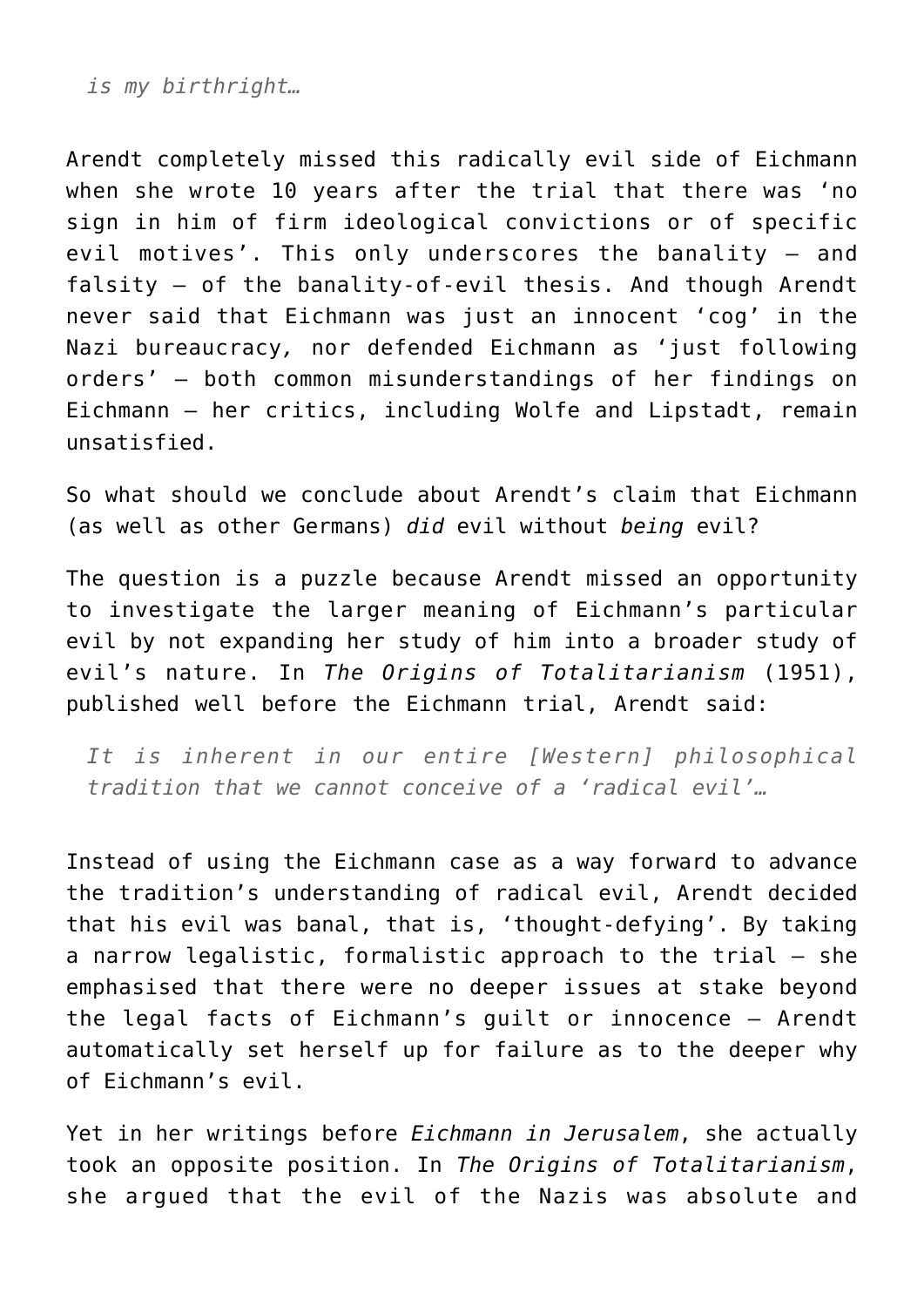inhuman, *not* shallow and incomprehensible, the metaphorical embodiment of hell itself: '[T]he reality of concentration camps resembles nothing so much as medieval pictures of Hell.'

By declaring in her pre-Eichmann trial writings that absolute evil, exemplified by the Nazis, was driven by an audacious, monstrous intention to abolish humanity itself, Arendt was echoing the spirit of philosophers such as F W J Schelling and Plato, who did not shy away from investigating the deeper, more demonic aspects of evil. But this view changed when Arendt met Eichmann, whose bureaucratic emptiness suggested no such diabolical profundity, but only prosaic careerism and the 'inability to think'. At that point, her earlier imaginative thinking about moral evil was distracted, and the 'banality of evil' slogan was born. Moreover, Arendt died in 1975: perhaps if she had lived longer she could have clarified the puzzles surrounding the banality-of-evil thesis, which still confound critics to this day. But this we shall never know.

Thus we are left with her original thesis as it stands. What is the basic confusion behind it? Arendt never did reconcile her impressions of Eichmann's bureaucratic banality with her earlier searing awareness of the evil, inhuman acts of the Third Reich. She saw the ordinary-looking functionary, but not the ideologically evil warrior. How Eichmann's humdrum life could co-exist with that 'other' monstrous evil puzzled her. Nevertheless, Arendt never downplayed Eichmann's guilt, repeatedly described him as a war criminal, and concurred with his death sentence as handed down by the Israeli court. Though Eichmann's motives were, for her, obscure and thought-defying, his genocidal acts were not. In the final analysis, Arendt *did* see the true horror of Eichmann's evil.  $\boxed{\times}$ 

*This article was originally published at [Aeon](https://aeon.co?utm_campaign=republished-article) and has been republished under Creative Commons.*

—